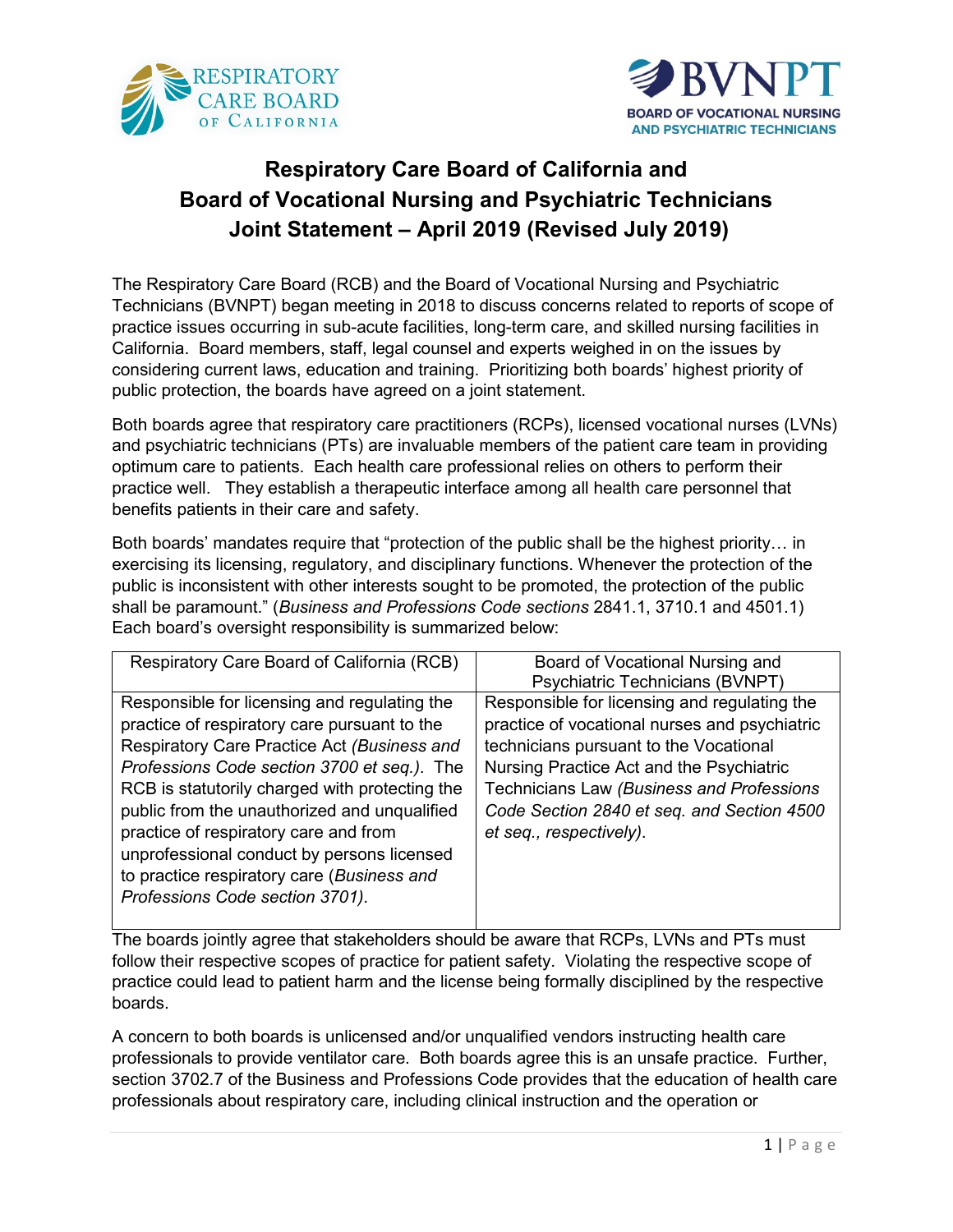application of respiratory care equipment and appliances is within the respiratory care scope of practice and would require licensure as an RCP.

Given that numerous patients admitted to sub-acute facilities, long-term care, and skilled nursing facilities require respiratory care, with some dependent upon ventilators to sustain life, and given concerns for care that is being provided at some facilities in California, the RCB and the BVNPT issues this joint statement to inform administrators and staff at sub-acute facilities, long-term care, and skilled nursing facilities on the following issues:

## **PATIENT CARE PRACTICES**

## **Invasive Mechanical Ventilation**

Invasive mechanical ventilation is a lifesaving intervention for patients with respiratory failure and is at the core of respiratory care practitioners' education, training, and competency testing. Given the clinical knowledge of the hazards, indications, contraindications of mechanical ventilation, and complexity associated with invasive mechanical ventilation, and that extensive and formal education and training is required to provide such care.

|           | Respiratory Care Practitioners are authorized to<br>provide the following types of care (LVNs and PTs<br>are not authorized to provide this care): |           | Licensed Vocational Nurses and Psychiatric<br>Technicians role in patient care: |
|-----------|----------------------------------------------------------------------------------------------------------------------------------------------------|-----------|---------------------------------------------------------------------------------|
|           | Changing any setting on a ventilator, with or                                                                                                      |           | The LVN and PT are authorized to provide care to                                |
|           | without a physician's order.                                                                                                                       |           | the patient receiving invasive mechanical                                       |
| $\bullet$ | Routine and/or emergent changing inner                                                                                                             |           | ventilation when the care is not specifically                                   |
|           | and/or outer cannulas.                                                                                                                             |           | related to the mechanical ventilation but is within                             |
|           | Reconfiguring or changing aerosol or                                                                                                               |           | the LVN or PT's scope of practice. That care                                    |
|           | ventilator circuits.                                                                                                                               |           | includes but is not limited to:                                                 |
|           | Manipulating ventilator breathing circuits                                                                                                         | $\bullet$ | Basic Assessment (data gathering) of total                                      |
|           | including disconnecting or reconnecting the                                                                                                        |           | patient.                                                                        |
|           | circuit, for any purpose, including, but not                                                                                                       | $\bullet$ | Administration of ordered medications that do                                   |
|           | limited to administering bronchodilator or                                                                                                         |           | not require manipulation of the mechanical                                      |
|           | nebulizer treatments.                                                                                                                              |           | ventilator.                                                                     |
| $\bullet$ | Troubleshooting artificial airway problems and                                                                                                     | $\bullet$ | Provision of ordered treatments.                                                |
|           | ventilator-related controls and alarms.                                                                                                            | $\bullet$ | Hygiene care.                                                                   |
| $\bullet$ | Assessment of a patient's response to                                                                                                              | $\bullet$ | Comfort care.                                                                   |
|           | ventilator adjustments or current settings.                                                                                                        | $\bullet$ | Patient and family education.                                                   |
|           | Assessment for the placement and/or                                                                                                                | $\bullet$ | LVNs and PTs are not responsible for                                            |
|           | placement of a speaking valve or trach                                                                                                             |           | ensuring the security of the artificial airway                                  |
|           | plugging.                                                                                                                                          |           | and related functionality of the ventilator                                     |
|           | Transporting patients intra or inter facility to                                                                                                   |           | before, during and after transport. However,                                    |
|           | daily activities and/or scheduled shower days.                                                                                                     |           | LVNs and PTs can go as part of the team, but                                    |
|           |                                                                                                                                                    |           | they are not responsible for the ventilator or                                  |
|           |                                                                                                                                                    |           | related care.                                                                   |